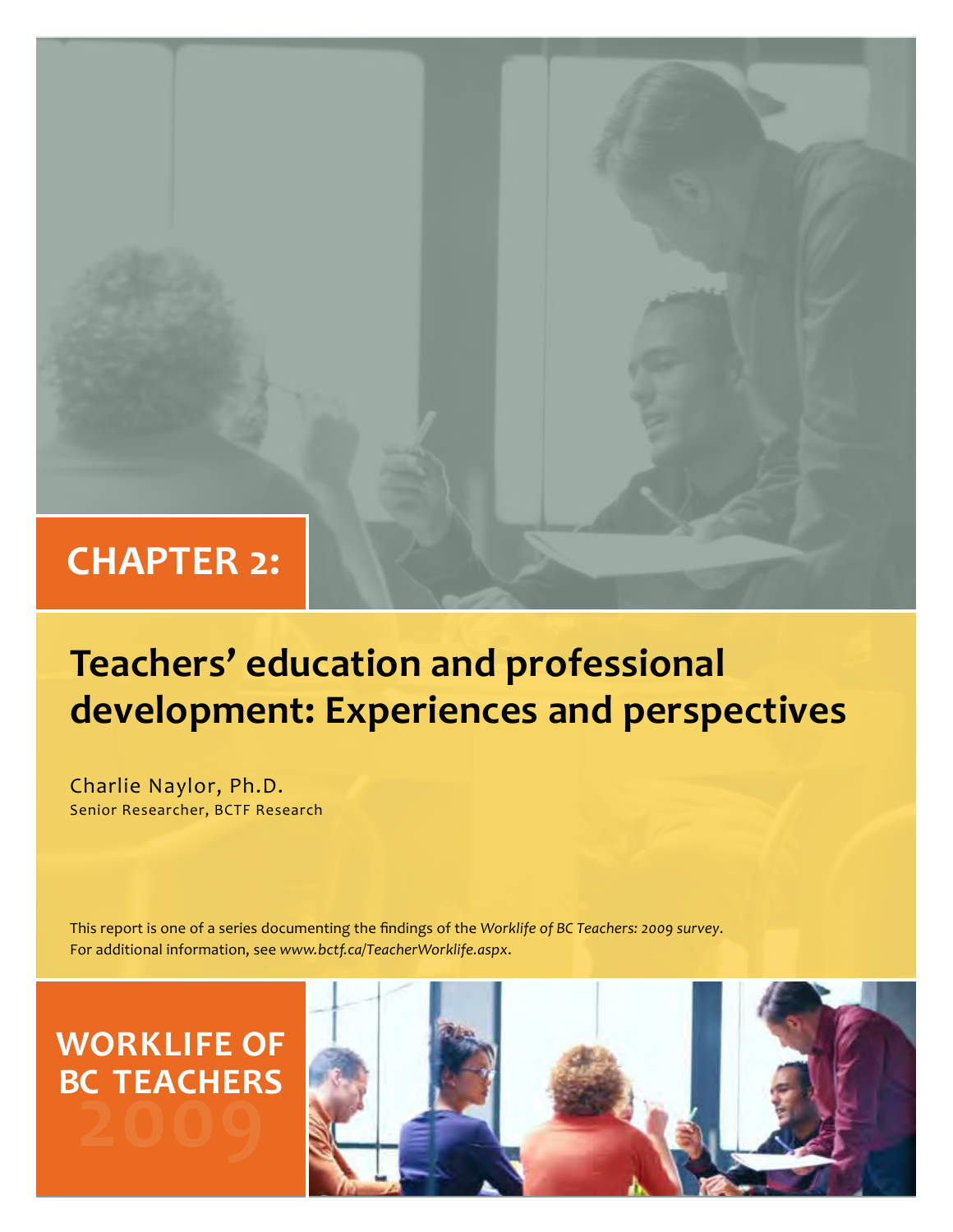## **Table of contents**

# **List of charts**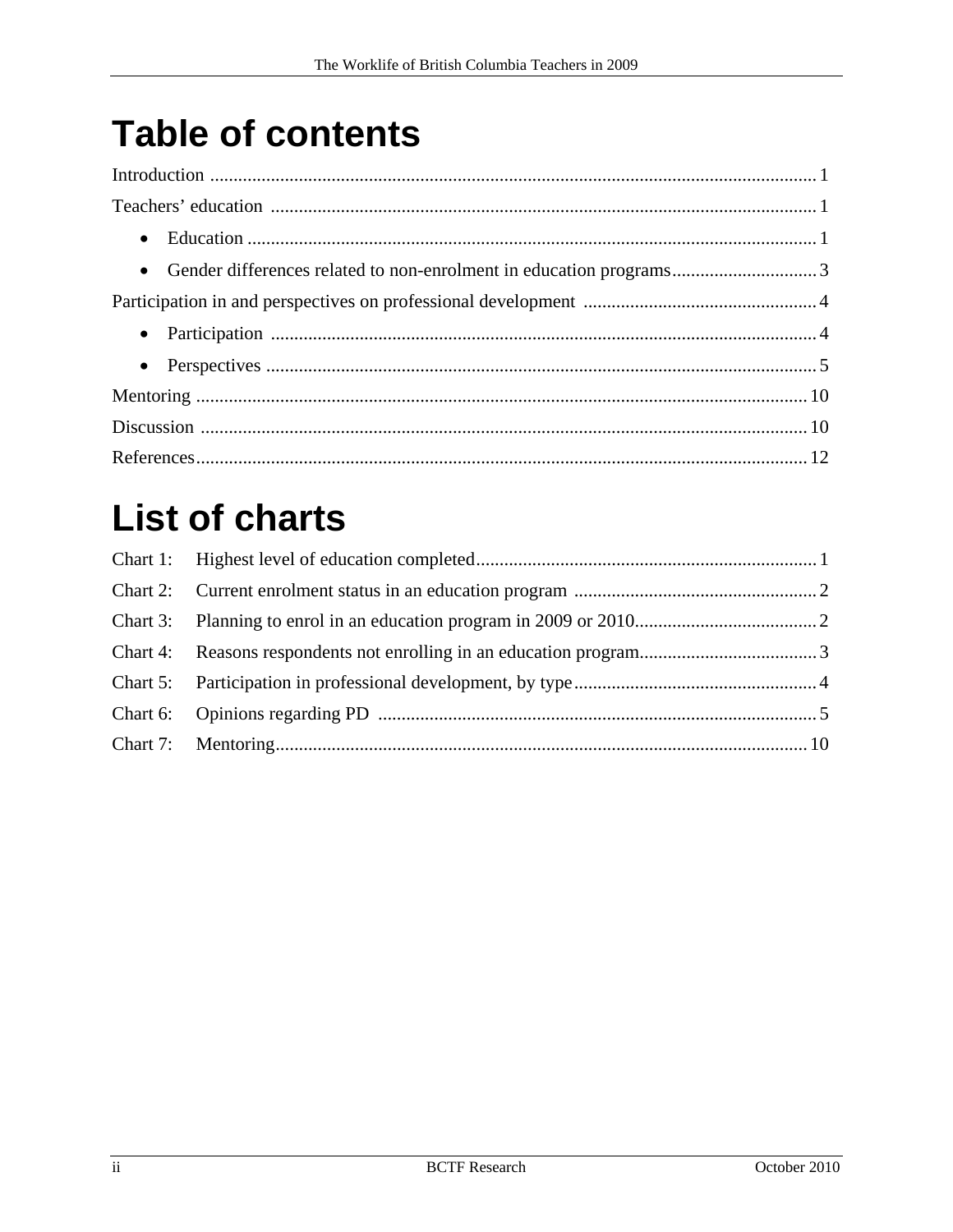## **Introduction**

Teacher learning is a complex process that cannot be addressed solely by the traditional approaches of conferences with the latest "guru" and PD days made up of a series of workshops. Nor can it be addressed by mandating professional learning community groups and their tasks within a school. Instead, a rich mix of individualized and ongoing learning activities needs to be fostered. (Clark et al., 2007, p. 20)

The *[Worklife of BC Teachers: 2009 survey](http://www.bctf.ca/uploadedFiles/Public/Issues/WorklifeWorkload/2009/survey.pdf)* asked respondents about their education and professional development (PD) in three areas: formal education in universities, both completed and current, participation in and perceptions of professional development, and interest in participating in mentorship, either as mentor or mentee.

For ease of reading, some numbers have been rounded-off.

## **Teachers' education**

### **Education**

Slightly over 50% of respondents (Chart 1) report completing levels of education beyond the bachelor's degree plus teacher training that are required for certification in British Columbia: 26% had completed a university certificate/diploma, 25% had earned a master's degree, and 1% had a doctoral degree. If samples from this and a comparable survey are broadly representative, then it appears that proportionately more public-school teachers in BC have completed certificate or graduate programs than teachers in most other provinces—a pan-Canadian survey by Kamanzi, Riopel, and Lessard (2007) reported that 43% of its respondents had education beyond bachelor level, compared to the 52% of respondents in this survey.

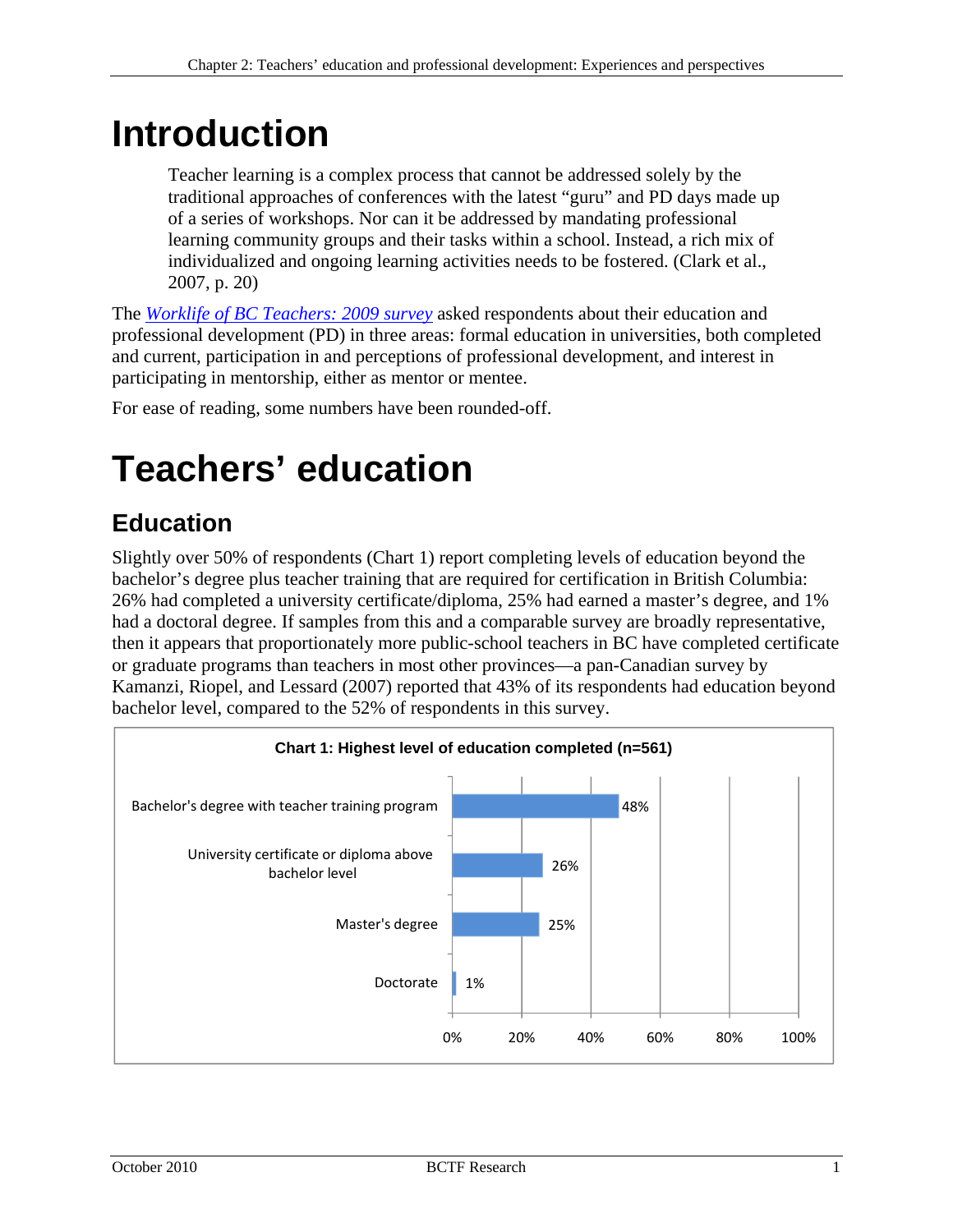87% of respondents were not currently enrolled in education programs (Chart 2), and the 7.6% who were enrolled in either certificate or master's programs were almost equally divided between the two areas, with an additional 0.5% enrolled in doctoral programs.



84% of respondents did not intend to enrol in such programs in either 2009 or 2010 (Chart 3). The three most common reasons were that respondents had already reached their desired level of postsecondary education, they were simply not interested right now, or they had family or financial constraints (Chart 4). A number of respondents indicated that they had difficulty accessing programs, while others stated that they were nearing retirement and therefore additional educational programs were not of interest to them.



The data may provide a sense that few teachers are participating in or interested in pursuing education beyond the minimum required to teach. However, as noted above, over 50% of respondents have already completed graduate or Category  $5+^1$  courses. Another aspect to this may be that the survey respondents reflect a somewhat older sample<sup>2</sup> than is representative of BC teachers, so the survey results may reflect a demographic segment of teachers in which more have either already completed post-graduate programs or be nearing retirement, when compared to the BC teaching population as a whole.

 $\overline{a}$ 

<sup>&</sup>lt;sup>1</sup> See Teacher Qualifiation Service, TQS Categories,  $\frac{http://www.tqs.bc.ca/categories.html}{2}$ <br>
<sup>2</sup> See Chapter 1. Demographic and amployment characteristics of teachers in the summary

<sup>&</sup>lt;sup>2</sup> See Chapter 1, *[Demographic and employment characteristics of teachers in the survey](http://www.bctf.ca/uploadedFiles/Public/Issues/WorklifeWorkload/2009/Chapter1.pdf)*.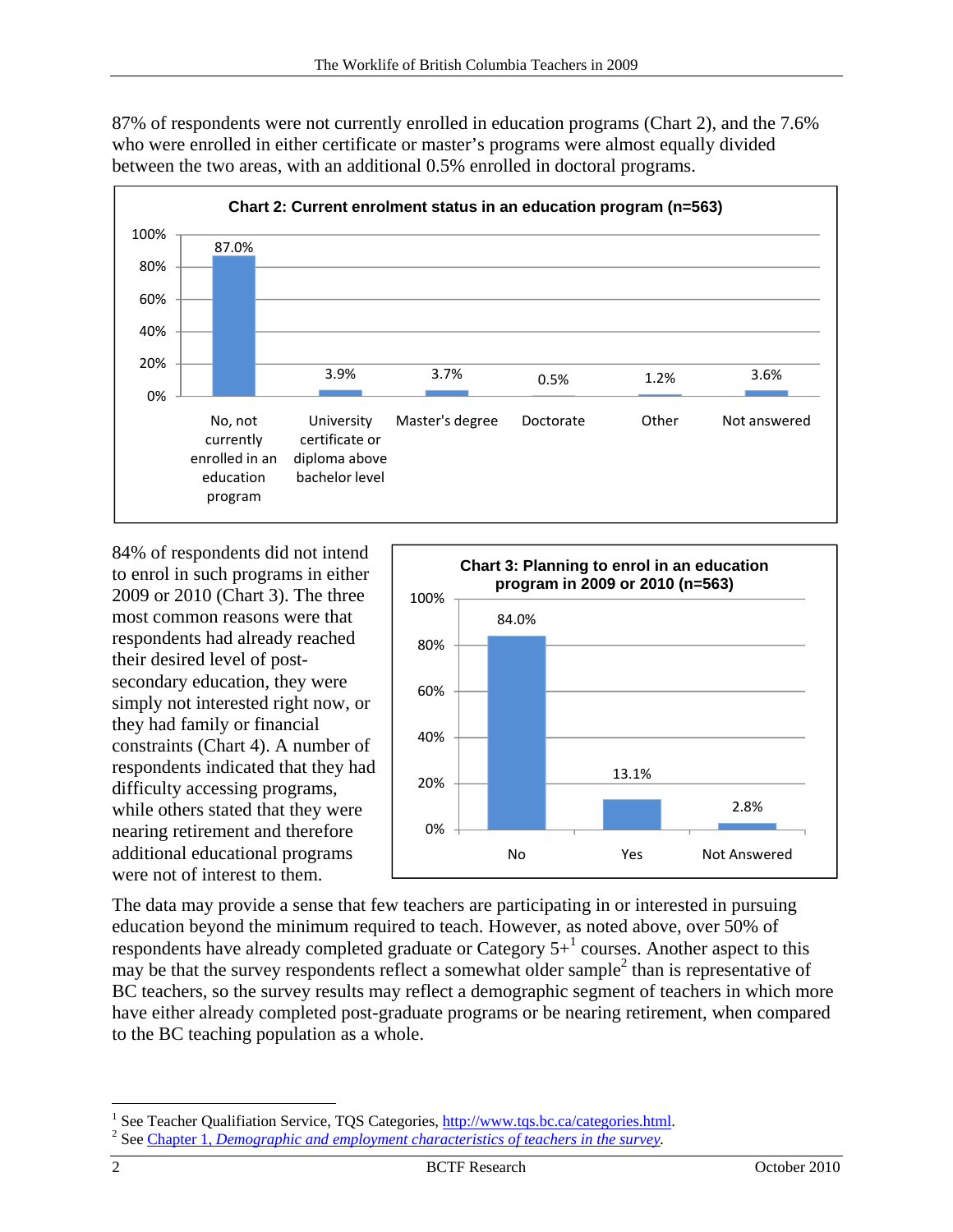However, almost two-thirds of respondents were not planning to enrol in an education program, due to barriers such as financial restraints (27%), family obligations (27%), access to programs (6%), and workload issues (3%) (Chart 4).



### **Gender differences related to non-enrolment in education programs**

Analysis of the data by gender shows that there appear to be significant differences to some responses regarding non-enrolment in an education program. In terms of having reached the desired level of education, or current non-interest, responses show no gender differences. However, in most other areas differences do emerge, with proportionately more women consistently stating they were not enrolled because of family obligations (84% of those identifying this as a reason were women), and financial restraints (81%). In terms of those stating that health issues and workload were reasons, all the respondents who provided these reasons were women.

These data indicate an issue that requires further research to determine whether female teachers face barriers to accessing education programs which may be linked to family and finance. Recent research on stress in society and among teachers (Naylor and Vint, 2009; Naylor, 2008) identifies higher levels of stress reported by women than men both in Canada and internationally. In addition, a proportionately higher level of stress-related BCTF Salary Indemnity Plan claims are made by female teachers than their male colleagues. While such evidence suggests that gender differences could be significant, the issue requires a much deeper examination than can be offered here.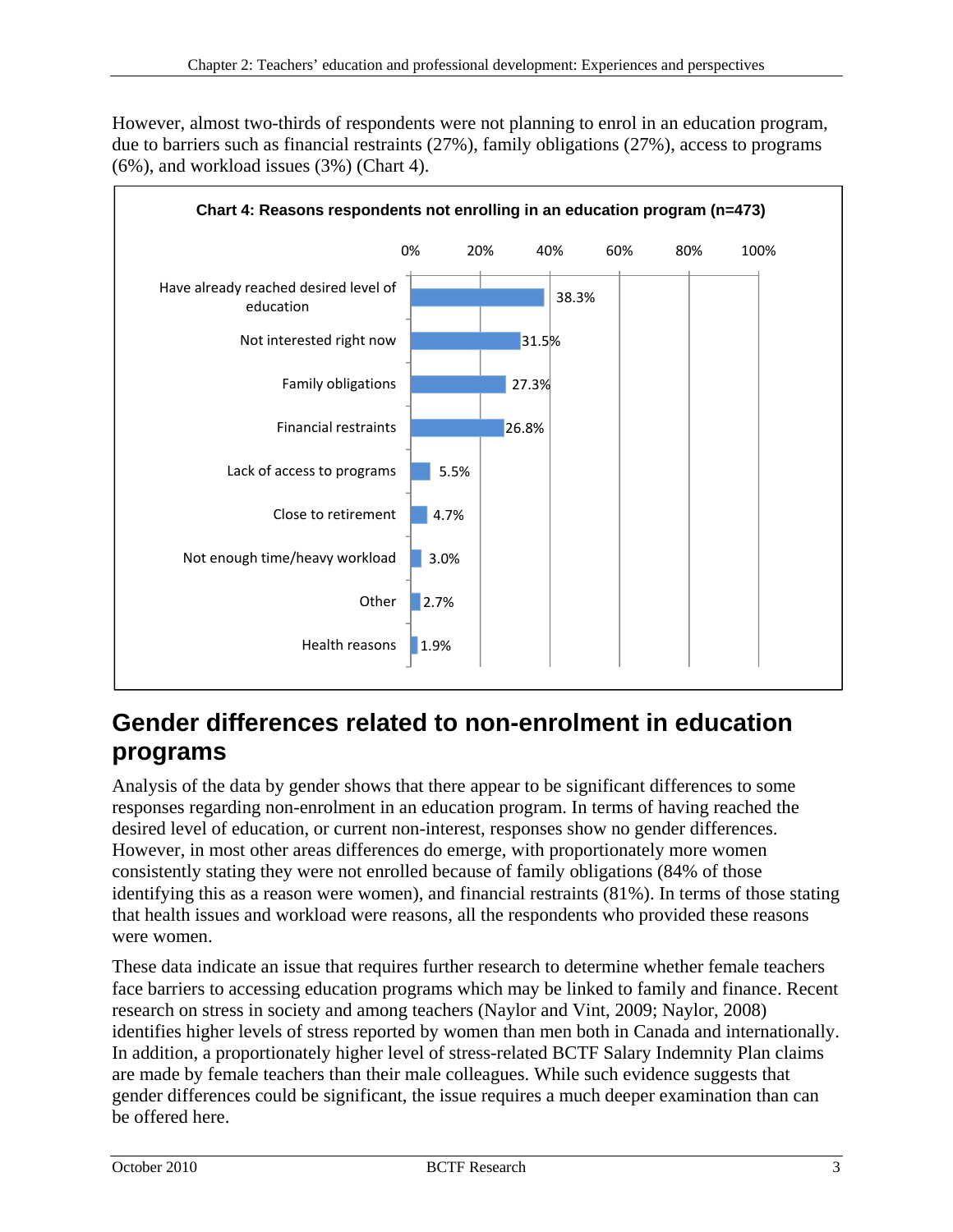## **Participation in and perspectives on professional development**

### **Participation**

"PD is and should continue to be of paramount importance. It is through PD over the years which has changed, influenced and improved my teaching practice. This is a time for colleagues to share knowledge, talk, learn new ideas and implement into classrooms. Variety of delivery is key to appeal to as many teachers as possible. Some will never participate, some will be sick, but the vast majority benefit. PD is time well spent. Planning is imperative. We need to reinforce the concept that the more you interact with a learning community the easier your job, the more support you receive, the better you become." (survey respondent)

School-based (85%), district-based (80%), and self-directed (68%) professional development are the most common forms of PD undertaken, with participation in Provincial Specialist Association (PSA) days much lower at 32% of respondents (Chart 5). However, it is likely that many PSA PD events are less geographically-accessible to many teachers compared to school- or district-based PD.



These data suggest that respondents participate in several forms of PD during a typical school year, mixing and matching according to preference and availability.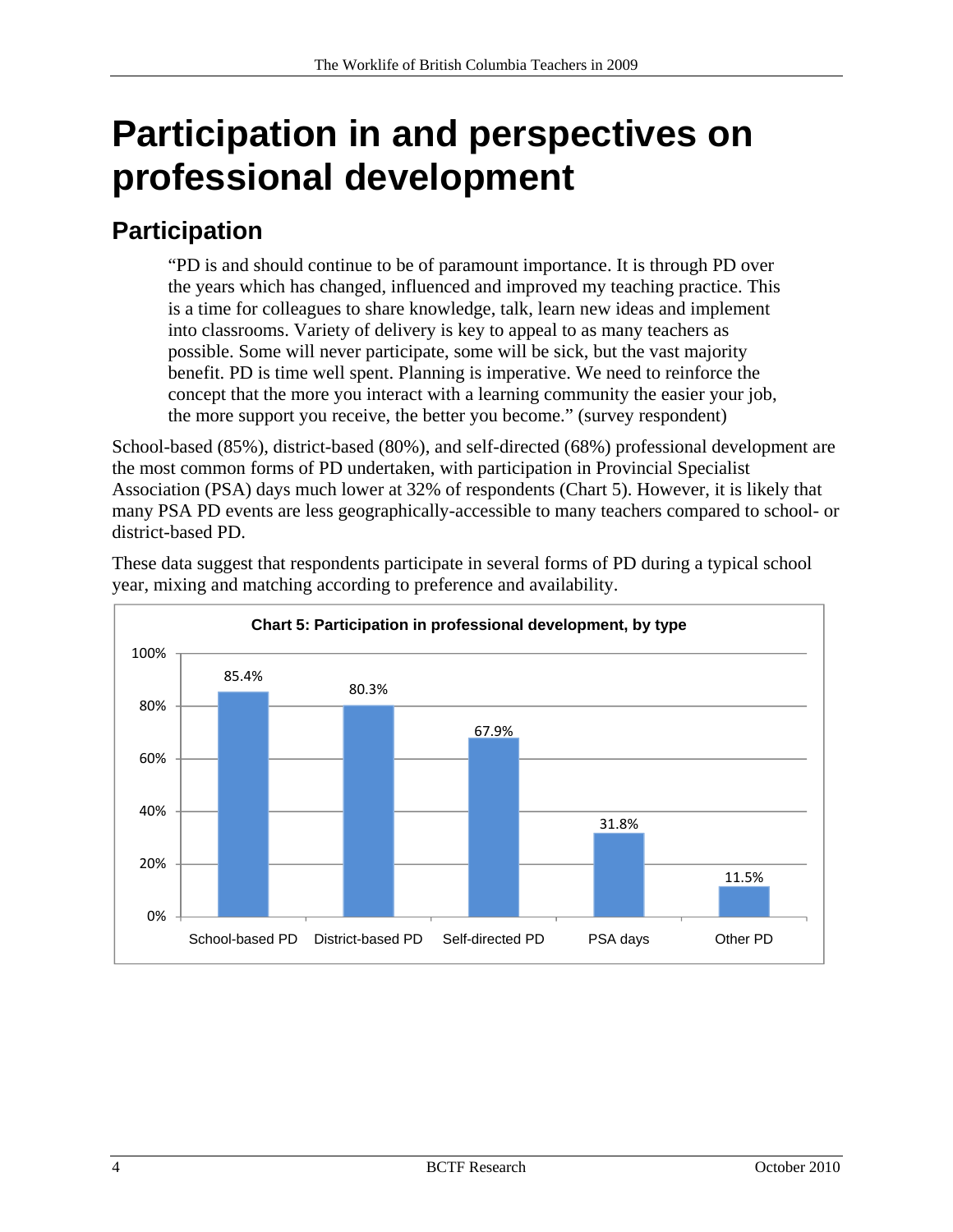### **Perspectives**

Respondents are generally, but not uniformly, positive about both school-based and districtsponsored PD, with district PD days rating slightly higher than school-based PD activities. Almost three-quarters of respondents want more PD options, which suggests that many teachers still consider PD as consumers, preferring to choose options rather than create them. There appear to be conflicting data concerning teacher autonomy in professional development. While less than 14% report limited autonomy in choosing PD, 32% state that they experience some direction towards particular sessions. This suggests some encroachment in terms of autonomy rather than a major diminution of it.

When respondents were asked to add their comments on current PD approaches, contrasting perceptions were expressed. Some teachers report satisfaction, while others report an admindirected approach to PD which they feel does not respect individual teacher needs or autonomy. Two such contrasting views are shared here:

"School-based PD has been very successful at our school. It provides opportunity to develop and improve on common goals through the primary and into the intermediate grades."

"Professional development when teacher-driven provides a valuable learning and teaching opportunity to share information with colleagues. For the past six years the professional development of our school has been directed by the administration and driven primarily by school goals, not individual need or interest."



Chart 6 depicts respondents' generally-positive perspectives on professional-development options and experiences. They report high levels of autonomy and enjoyment of both school- and district-based PD. Yet, in apparent contrast, respondents indicate that they want to see expanded options available to them—an area explored in the following analysis of qualitative data.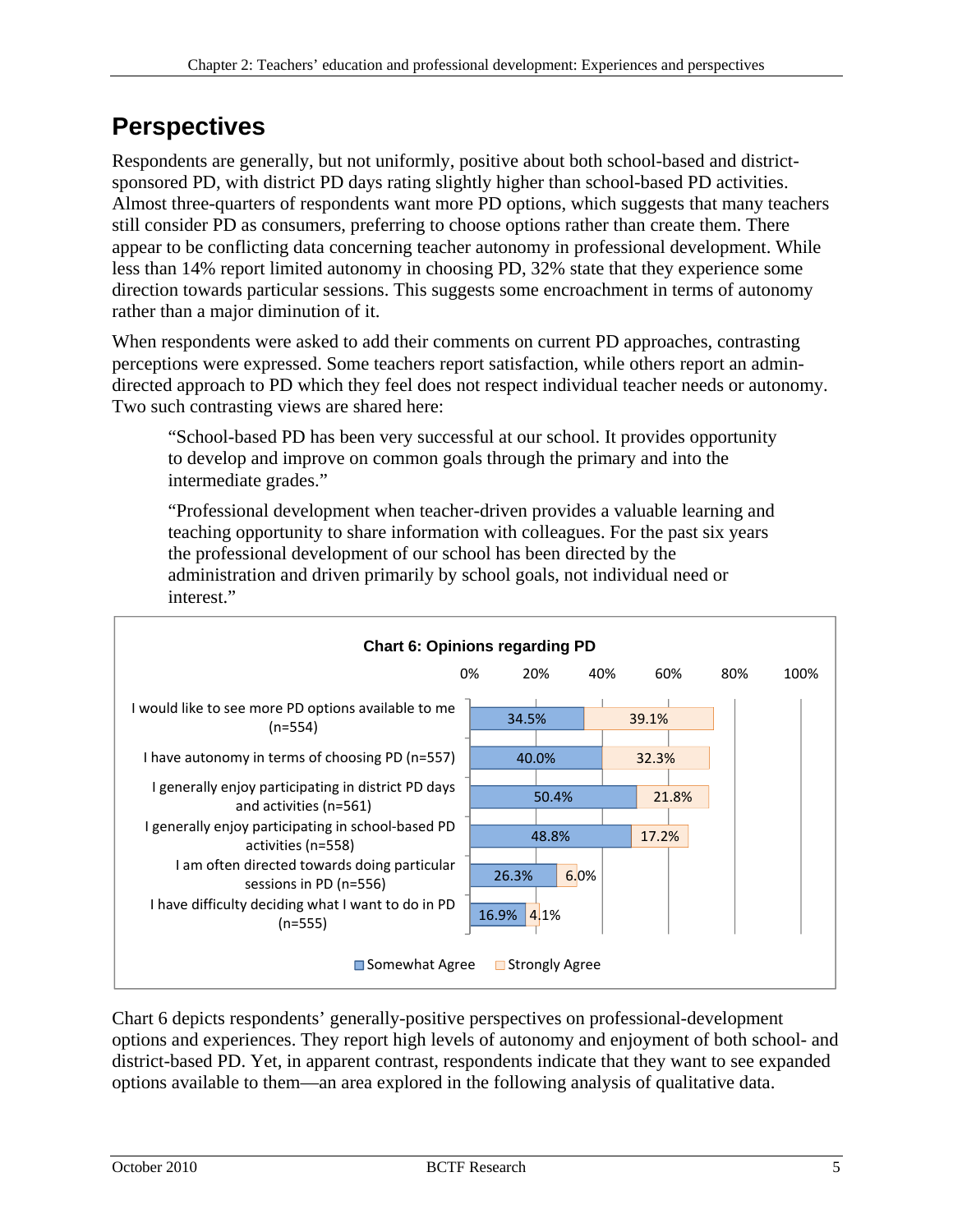In terms of respondents' comments on PD options and issues, several themes emerge from analysis of the qualitative data:

#### **1. A significant number of respondents have specific ideas on changes they'd like to see, mainly in terms of:**

#### **a. A preference for more opportunities to observe and collaborate**

A number of teachers state that they had participated in self-directed observation with other teachers and would like more opportunities to observe and collaborate with peers:

"I appreciated having a couple of self-directed days; it allowed me to go and observe other teachers. The best way to learn!"

"I am most stimulated and inspired by PD that allows me to work with other teachers and gives us the autonomy to discuss topics relevant to our classrooms and situations rather than prescribed topics of conversation."

The overall impression from the data is that while in some cases teachers are able to use PD time to observe and/or collaborate with peers, in others there exists a level of external control that limits teacher autonomy, choice, and access to self-directed, autonomous professional development focused on peer observation, discourse, and collaboration.

#### **b. A need for more funding and time to make PD accessible**

Many respondents are clearly dissatisfied with the level of funding (for workshop fees, travel, childcare, teacher-teaching-on-call (TTOC) coverage, etc.) and the amount of time available for professional development. Sometimes the combination of the lack of funding, limited time, and geography (location) either limits opportunities, or makes them inaccessible to teachers:

"I am often unable to attend PD opportunities...that are offered after school/evenings, due to our distance from town (located 1½ hours from town); I would never make it in time. Also, there is limited school funding available to compensate for travel/registration costs."

"I find that our district does not provide enough funding to cover the costs of most PD activities that aren't hosted by our own district. In the future I would like to see more districts having the same PD days so that teachers can go to something offered by a different district and not have to pay TTOC costs."

While many respondents express dissatisfaction, many also state that similar issues of low levels of funding and limited time actually block them from participating in professional development. Lack of funding extends to limited capacity to pay for TTOC coverage while accessing PD. For many teachers living outside of the Lower Mainland metropolitan area, the concentration of opportunities on the south coast adds to the perception of limited access:

"As a high-school teacher in a specialized area, I find district and school PD as often lacking relevance. Being outside of Vancouver, the cost of pursuing individual PD is somewhat prohibitive, as are the time constraints."

"Often there is very little of interest for senior math teachers in the [Fraser] Valley. The cost for travel to the coast for provincial conferences is too much. Driving…to Vancouver in October and February is often difficult, too much snow."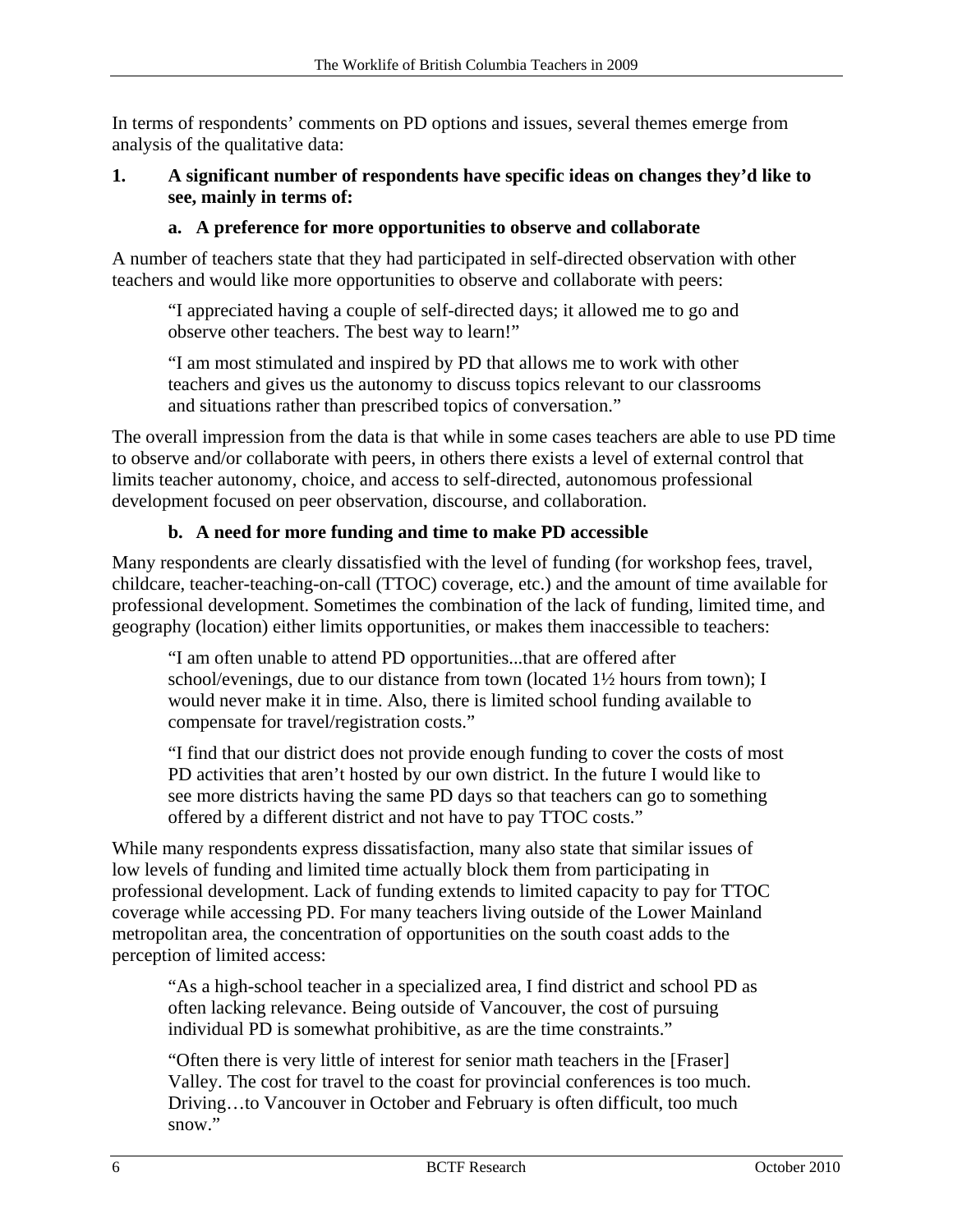Models of PD funding vary across the province. The Delta Teachers' Association's *Professional Development News* (May 2008) stated that its members could apply for PD funds up to \$500, and, for teachers who had been DTA members for a period of four years or more, \$1,500 could be accessed from a fund for attending national or international conferences, presumably for a limited number of applicants. In other districts and locals, PD funds are shared equally among teachers, usually resulting in a very low allocation of approximately \$120 for each teacher.

Whatever the approach, many respondents are dissatisfied with low levels of funding for professional development.

#### **c. A greater focus on and access to self-directed PD**

Some respondents state a preference for self-directed PD:

"I have chosen to use a self-directed approach to PD. It is nice to have flexibility and options."

Others suggest that some school districts are skeptical about its utility:

"I feel too much emphasis is placed on attending yet another workshop with not enough time given to teachers to work towards familiarizing themselves with ways to implement new ideas in the classroom. Self-directed PD is often considered as doing your own thing and not really as professional development. I would like to see more opportunity for self directed PD."

The preference for self-directed PD largely appears as a reaction to what many respondents see as PD with limited relevance or PD with high levels of Administrative Officer (AO) or district influence. Thus the opportunity to focus on topics of interest, often with other teachers, rather than attend a packaged workshop, appears to attract a number of respondents:

"I have sat through many speakers with a primary or elementary focus and found that most of what they were teaching didn't apply to Kindergarten. For that reason I try to choose PD activities with a K/1 focus so more of what I learn is relevant. I tend to do more self-directed lately and get together with K teachers from other schools to gain new insights."

"Best PD sessions are put on by practicing teachers who understand the nuances of the job."

Some respondents state a preference for forms of collaboration and learning communities:

"Finally, our district is heading towards self-directed PD and teacher collaboration. On February 27, 2009, I had one of the best PD days collaborating with teachers in my district."

"The way of the future is in-school or in-area professional learning groups that can do inquiry-based learning on a topic of mutual interest. Now that is exciting and relevant PD."

As outlined in Chapter  $3^3$ , almost one-half of teachers (44%) are involved in a professional learning community or other forms of collaboration outside of the regular workday, spending an average of 1.5 hours per week on this activity. There are no differences between elementary and secondary teachers relating to participation in this activity.

<u>.</u>

<sup>3</sup> See Chapter 3, *[Workload issues for BC teachers.](http://www.bctf.ca/uploadedFiles/Public/Issues/WorklifeWorkload/2009/Chapter3.pdf)*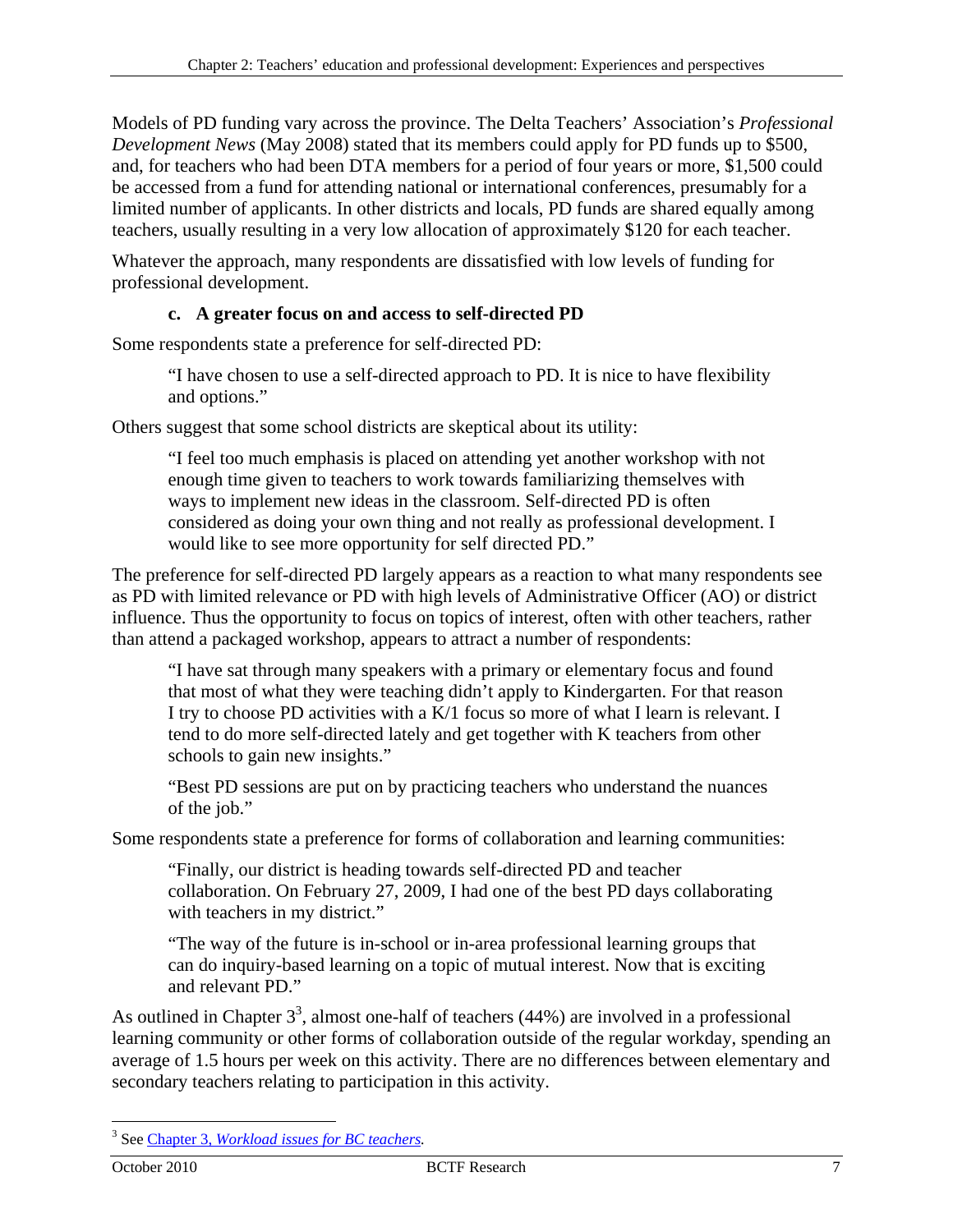For many, the ideal PD includes combinations—some things from which to choose, others selfdirected; but whatever the preference, funding is usually an issue, limiting choice and access to PD:

"I like participating in a variety of PD activities throughout the school year. I like the choices of school-based, district-based, PSA day, and self-directed PD days. I would like the opportunity to attend out-of-province conferences but the cost is prohibitive."

"I think single-day PD is of limited usefulness. I would like to see more accessible (i.e., in my area or online, and free or cheap) PD that is meaningful and ongoing (something like Teacher Inquiry projects that I have heard about)."

There is a growing literature which argues for a shift in terminology from "professional development" to "professional learning," a discussion promoted in part in the Ontario Teachers' Federation's *Beyond PD Days* (2007). This distinction, which was not solicited in the survey, also does not appear in the large bank of qualitative data responses to this survey. While this may suggest that most BC teachers still view PD in a somewhat traditional way, there are some data which show that some teachers appear to be increasingly interested in self-directed PD, reflecting a potential shift away from accessing available PD towards building approaches to professional learning that engage teachers and are created, rather than consumed, by teachers.

#### **2. Influences on PD from district- and school-based administration are significant, eliciting some positive respondent views, but a greater number of concerns**

While many respondents are positive about both school- and district-based PD, there are many expressions of concern about the pressures on teachers as both district management and school administrators try to influence teachers' choice of professional development:

"Professional development should help me teach in my classroom, not help administrators manage the school."

"The district tries to steer PD via the Administrative Officers. There's often a new buzzword or theme they want us to explore. Teachers must be forceful in order to have any autonomy at all. This is hard for beginning teachers or teachers on temporary contracts. They feel they must go with the flow the admin is steering us towards. I'd prefer the admin do their own thing and let us do our thing."

"At present our school's PD direction is driven by School Goal Plan and a decidedly narrow view of literacy by current admin. This approach definitely detracts from…PD days of collaboration/sharing and reflecting about where we are at, where we are going, and how we can support each other to get there."

Thus, some tensions about who controls or influences PD are stated, but the tensions are not common. As with the quantitative data, respondents seem to be stating that there are some pressures but in most cases they are able to exercise autonomy.

#### **3. Both positive and negative perspectives on PD are stated**

"All PD is great! Appreciate autonomy in choosing my PD. Would like more opportunity to collaborate with my departments."

"Professional development days are a waste of time, talent, and resources. Any business organization that used the BC-teacher model for staff professional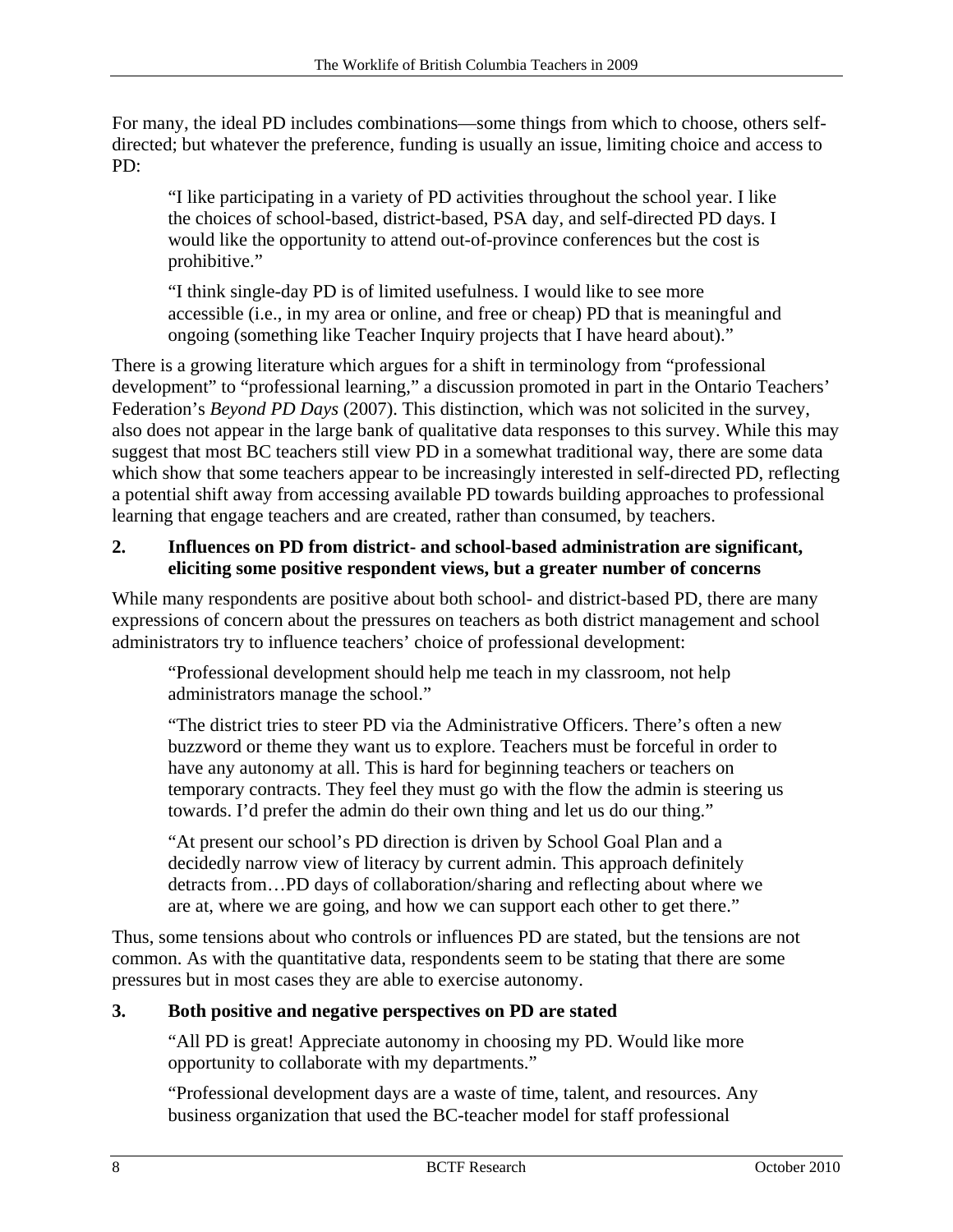development would realize the process is fatally flawed. The sessions do nothing to improve teacher effectiveness."

These comments reflect two contrasting points on a continuum regarding perceptions of PD, with one very supportive and the other highly critical. The first statement reflects the perspective of a teacher actively choosing PD and using her or his autonomy to do so; the second comment appears to reflect a "consumer" attitude to PD, in which the teacher views the available approaches and options negatively while not appearing to exercise autonomy in engaging in some form of preferred PD.

The vast majority of respondents are more positive than negative concerning PD, and most recognize the need for PD to be a part of teachers' professional lives.

#### **4. Professional development opportunities offered by the BCTF are rarely mentioned, and then not always favourably**

"My least favourite PD presentations have been those put out by the BCTF. They all seem to follow the same tired recipe approach, and rarely does the presenter seem to be an 'expert' in the field."

It may be of some concern that few respondents mention the BCTF as a source of professional development, and of those who do, some are critical of the BCTF's content and approach.

#### **5. PD preferences differ depending on career stage**

"I am interested in round table discussions of the big ideas: philosophy, poverty, attachment issues, etc. I am at the point in my career where I don't need any more strategies or material; I need stimulating, intellectual, meaningful conversations."

"So much of PD becomes redundant for teachers who have been working for more than five years. It would be nice to have PDs geared for different seniorities for different specialities. Also, based on my experiences with illness these past few years, [PD on] proactive health and wellness strategies, in the entire health spectrum, seems prudent for the majority of teachers and non-teaching staff."

The literature on professional development suggests that teachers at different stages in their careers prefer different approaches to professional development. In this literature, teachers new to the profession want "how to teach" sessions, with resources and strategies to apply in their classrooms. More-experienced teachers prefer a reflective, conversational approach which allows for an exchange of ideas with peers. Simons (1999) articulated two kinds of impact of professional development on teachers: "near" and "far" transfer. "Near" transfer involves a close relationship between the professional development experience and the application of whatever has been the focus of the professional development session. Many new and inexperienced teachers find the greatest utility in approaches that can be directly and immediately utilized in the classroom—a new curriculum unit, an adapted material, a lesson plan. The notion of "far" transfer implies a greater distance between the professional development experience and any application. "Far" transfer may be of greater utility to experienced teachers who do not need lesson plans or curriculum units but who may wish to discuss or reflect on more general issues teaching styles, groups of learners facing difficulties with current approaches, the nature of collaboration with peers. "Near" transfer supports dealing with immediate difficulties, while "far" transfer is linked to greater professional growth, and is therefore of more utility over a teacher's career than the short-term need for "something that works with my class tomorrow."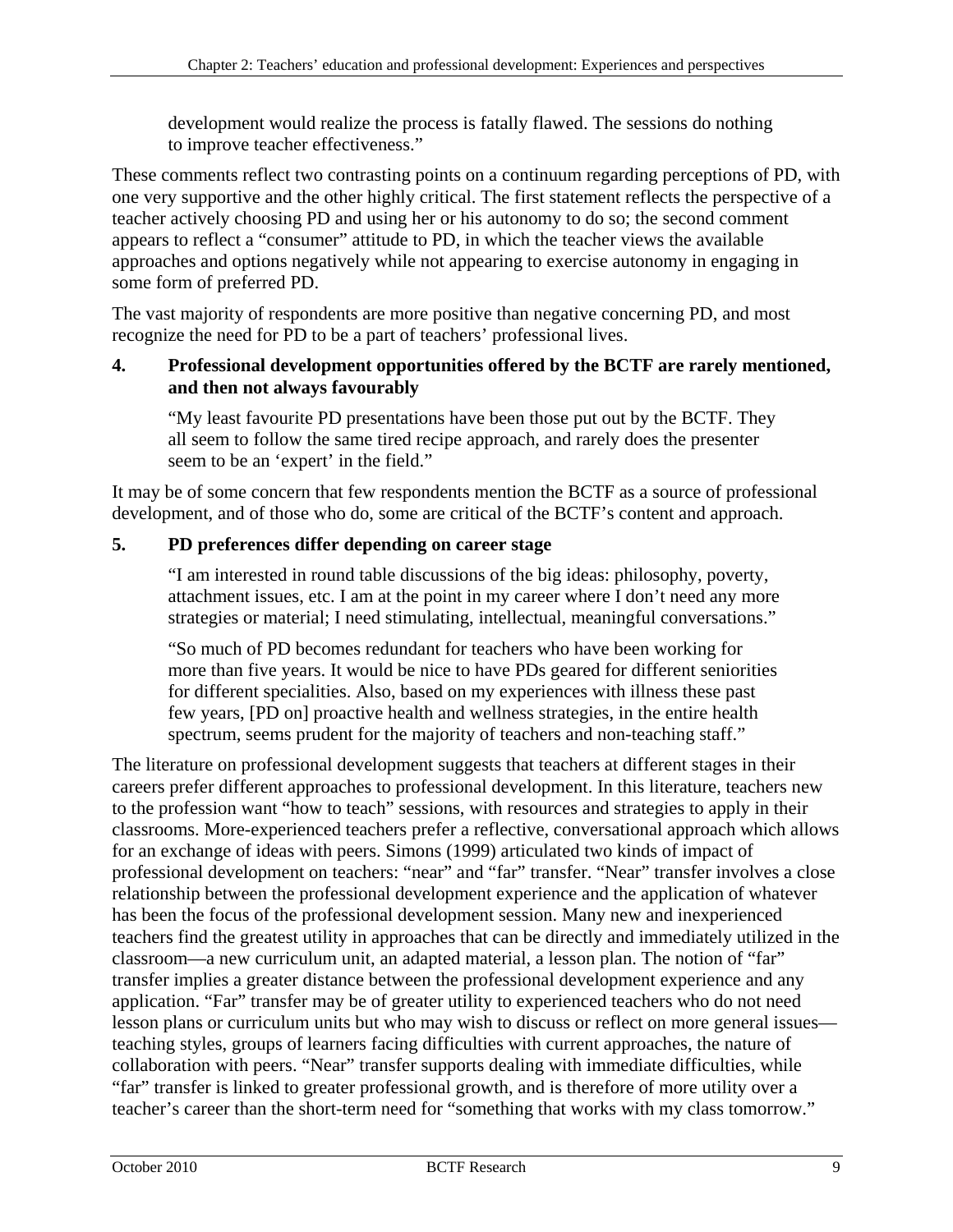# **Mentoring**

Almost two-thirds of respondents indicate that they would like to participate in mentoring, as either mentors or mentees (Chart 7). The proportion of newer teachers who would like to receive mentoring is high. Although only 15% of all survey respondents were aged under  $35^4$ , 11% of respondents (almost three-quarters of all respondents aged under 35) indicate that as newer teachers they would like to receive mentoring. This suggests a very high level of interest in mentoring, an interest currently unfulfilled. There are few mentoring programs accessible to teachers in BC, and no provincial mentoring and induction programs, such as the ones developed by the Ontario Ministry of Education<sup>5</sup>. With BC lagging far behind provinces such as Ontario in terms of teachers' mentoring opportunities, these data provide some sense of both the demand for mentoring and a potentially rich source of mentors from teachers who clearly want to offer support to newer teachers.



# **Discussion**

Data from this survey illustrate that many teachers engage in considerable formal education beyond the minimum required for certification. Yet there are indications that for some, barriers of cost, family responsibilities, workload, and access still exist, limiting their ability to access certificate and graduate university courses. These barriers appear to disproportionately disadvantage female teachers.

In terms of professional development, a majority of teachers enjoy school-based and districtbased PD, and exercise considerable autonomy in terms of choice and participation. A smaller number of teachers express concern about administrator/district control. Most teachers who responded to this survey appear to be frustrated by severe financial limitations which reduce their access to many types of professional development, though no respondents suggest that this low level of funding should be considered a priority in the next round of bargaining. In terms of

 $\overline{a}$ 

<sup>&</sup>lt;sup>4</sup> See <u>Chapter 1, *Demographic and employment characteristics of teachers in the survey*.<br><sup>5</sup> http://www.edu.gov.on.ca/eng/teacher/induction.html</u>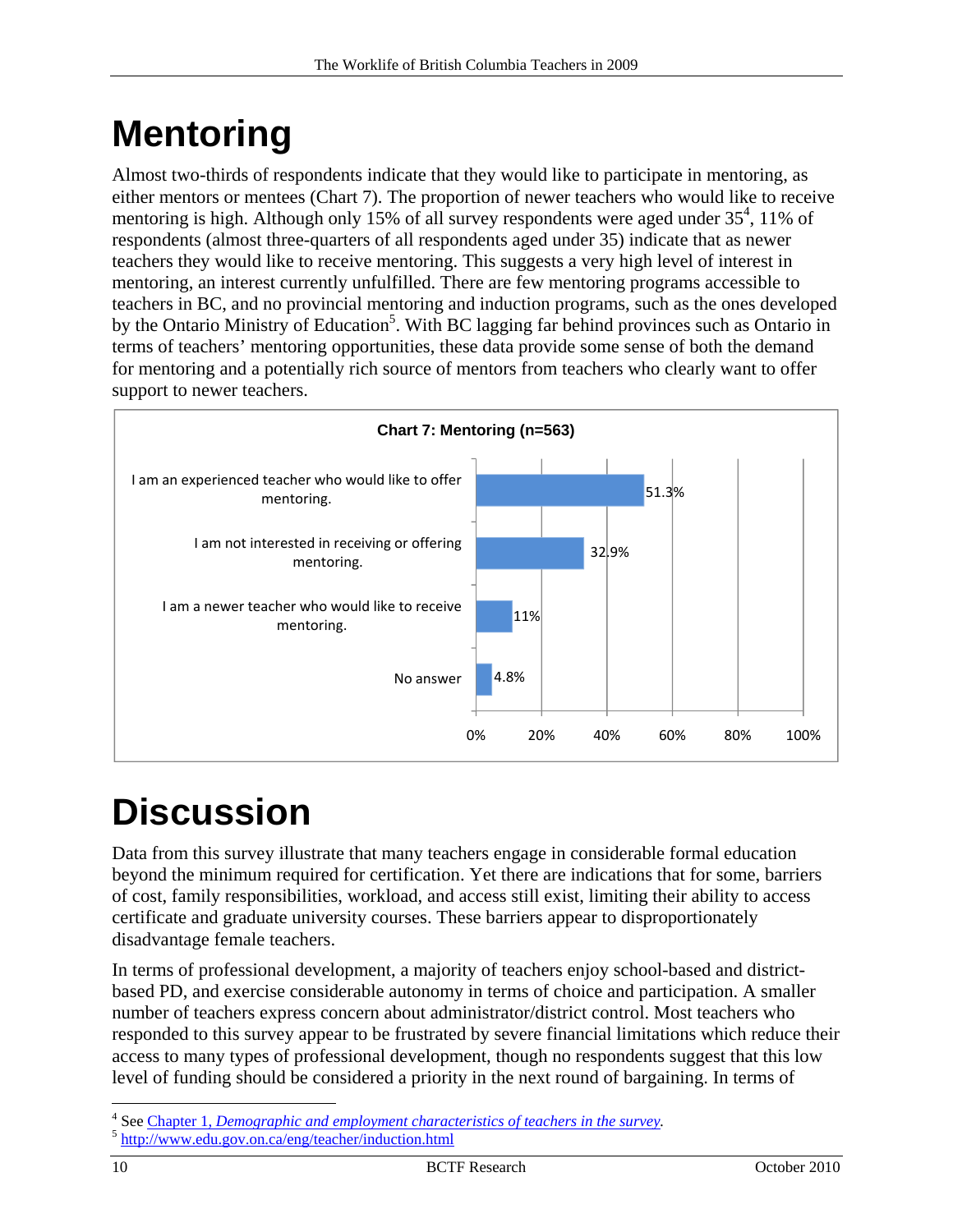mentoring, the data suggest both strong demand from newer teachers, and a willingness to offer mentoring on the part of experienced teachers. This bodes well should mentoring be provided across the province. Sadly, there appears little evidence that such provision is likely in the near future, as there is no information from the BC Ministry of Education to indicate any upcoming mentoring/induction support at a provincial level.

The overall sense from these data is that while some teachers are opting for self-directed professional development, the majority still appears to consider professional development opportunities from the perspective of a consumer, choosing options that are offered rather than creating options with peers. A possible direction for the BCTF may be to further explore ways to increase autonomy through self-directed PD by expanding and documenting initiatives and approaches such as teacher inquiry, collaborations, and professional conversation approaches. Some of these approaches have been developed by the BCTF in recent years with the expansion of the Program for Quality Teaching Inquiry projects<sup>6</sup>.

One area noticeably not addressed by respondents in relation to professional development is technology. While many state that geography and access are problems, none mention technology as either a utilized or possible solution. Only one respondent makes any mention of technology connected to considerations of PD. Inquiry regarding the use of technology linked to PD could be an additional focus for future surveys.

It is clear from analysis of the qualitative data that many teachers are actively engaged in professional development, and that the vast majority consider PD to be essential to their work as teachers. A recent analysis of teachers' professional development (Webster-Wright, 2009) offers some similarities to these survey data in terms of findings, and a message of hope and optimism in terms of future directions:

Much of the research reported here reveals most professionals as enthusiastic learners who want to improve their practice. Let us listen to their experience and work to support, not hinder, their learning. Rather than deny, seek to control, or standardize the complexity of professional learning experiences, let us accept, celebrate, and develop insights from these experiences to support professionals as they continue to learn. (p. 728)

 $\overline{a}$ 

<sup>6</sup> *The BCTF's Program for Quality Teaching (PQT)/Teacher Inquiry Project 2008–09: A report to the BCTF Executive Committee*, http://www.bctf.ca/uploadedFiles/Public/Publications/TeacherInquirer/PQT-TIP-Report2008- 09.pdf and *Teacher Inquiry in the BCTF: A focus for supporting teachers' professional development A report to the BCTF Executive Committee from the Teacher Inquiry Work Group*, http://www.bctf.ca/uploadedFiles/Public/Publications/TeacherInquirer/archive/2008- 02/BCTFTeacherInquiryWGReport2008.pdf